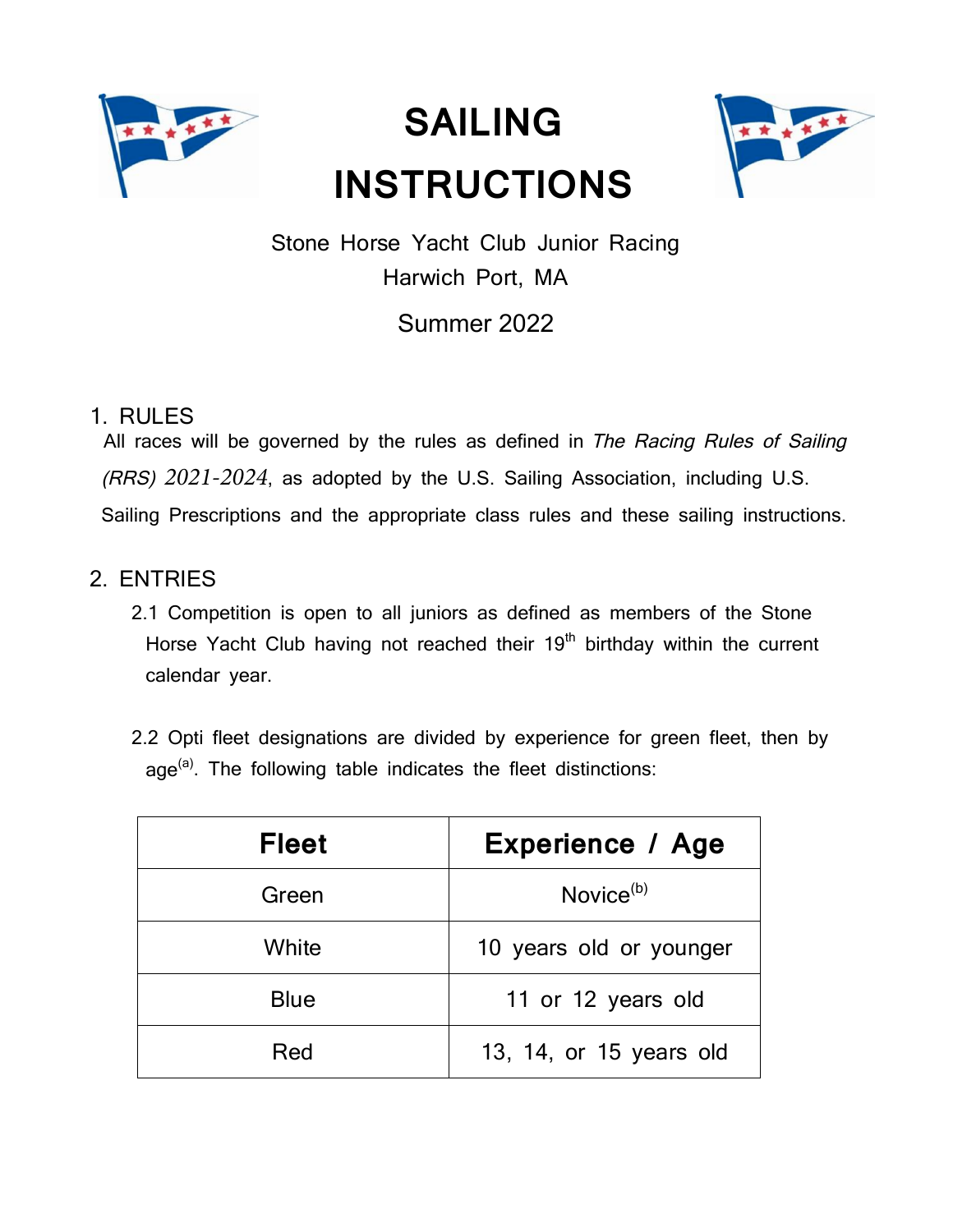- (a) A sailor must move up to the next fleet if their summer birthday will change their Fleet as described above during that summer sailing season. For example if a sailor turns 13 on July  $18<sup>th</sup>$ , they must start the summer in Red fleet. No sailor shall sail in a Fleet in advance of their age category as stated above (for example, a sailor who is 12 years old may not choose to sail in the Red Fleet)
- (b) A novice green fleet sailor is defined as having sailed in Saturday races for under one full summer season (or two months). For example, a sailor who begins in Green Fleet in August of 2021, may remain in the Green Fleet through July of 2022 before moving to the Championship Fleet in August of 2022 if they so desire. A sailor may participate in one day of Junior races as a trial or practice which will not count as starting the sailor's full summer season, at the sailor's discretion, and cannot accept any awards for such a trial day.

### 3. NOTICES TO COMPETITORS

Notices to competitors will be posted on the official notice board located inside the clubhouse before 0800 on Saturday mornings.

#### 4. CHANGES TO SAILING INSTRUCTIONS

Any change to sailing instructions will be posted on the official notice board located inside the clubhouse before 0800 on the day it will take effect.

#### 5. SIGNALS MADE ASHORE

Signals made ashore will be displayed from the flagpole located on the Stone Horse lawn. If a postponement is signaled ashore, the warning signal will be made not less than 30 minutes after flag AP is lowered unless subsequent AP flag signals are made either ashore or on the water.

#### 6. SCHEDULE AND CLASS FLAGS

6.1 First signal for the 420 Fleet will be at 0900 Saturday mornings. The first warning signal for the Championship Opti Fleet will follow the start of the 420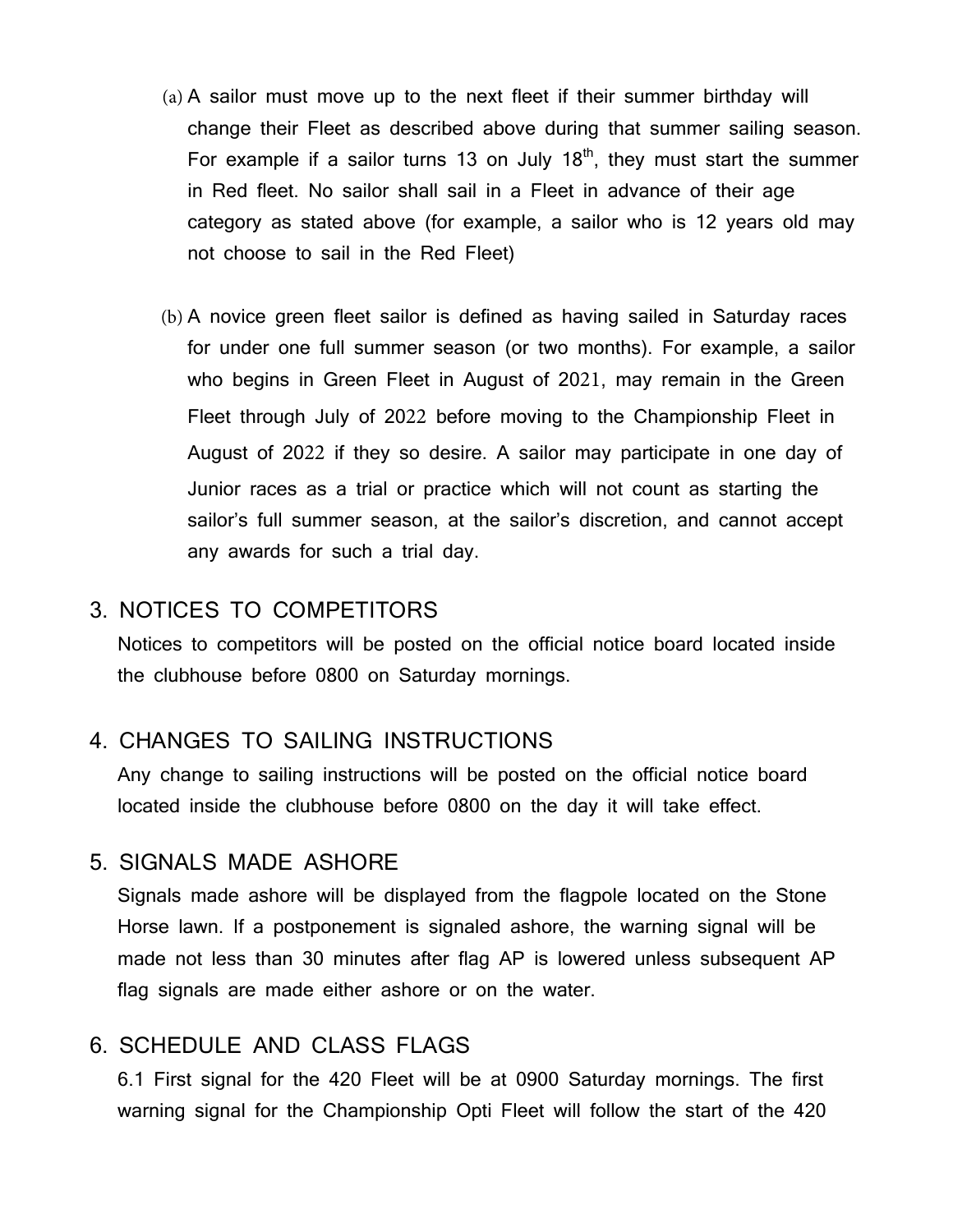class. The Green Opti Fleet warning signal will follow the start of the Championship Opti Fleet start. Hunters may start with the Green Fleet or separately at the discretion of the Race Committee. The Race Committee may alter the actual order of starts. Subsequent races will be held as soon as practicable after the end of the previous races.

6.2 Competitors will be notified of their start by the raising of the appropriate class flag. If starting separately from the Opti Green Fleet, Hunters will use code flag "H" or other flag at the Race Committee's discretion, in place of a class flag. As a courtesy the Race Committee may hail competitors to notify them of their class start, however a lack of notice by hail will not be grounds for redress.

#### 7. RACING AREA

The racing area will be located approximately  $\frac{1}{4}$  of a mile east of the Saquatucket Harbor channel.

#### 8. COURSES AND MARKS

8.1 The courses are described in Attachment 1.

- 8.2 The course will be indicated to competitors with signs or on a whiteboard posted on the stern of the Race Committee boat at or before their warning signal.
- 8.3 Marks will be red or orange balls or orange inflatable tetrahedrons.
- 8.4 All gates are closed. No sailor may pass through the starting or finishing lines unless starting or finishing a race.

#### 9. THE START

9.1 The starting line will be between a typically red ball mark to the port side of the Race Committee boat and an orange flag on the Race Committee boat.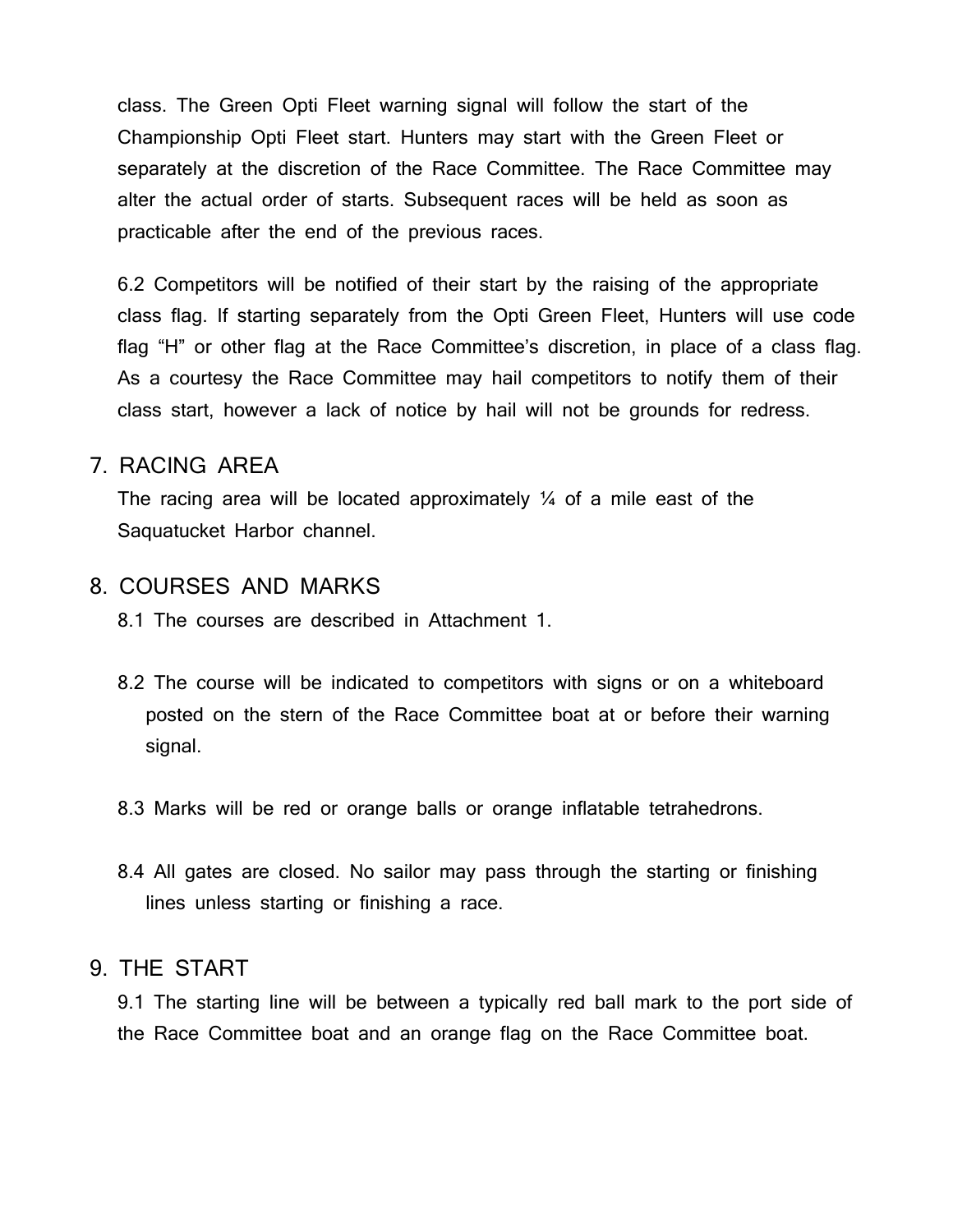9.2 The Sound Signal Starting System in Appendix S of the racing rules will be used.

| Appendix S Start |                 |                          |  |  |
|------------------|-----------------|--------------------------|--|--|
| <b>Signal</b>    | Sound           | <b>Time Before Start</b> |  |  |
| Warning          | 3 long          | 3 minutes                |  |  |
| Prepatory        | 2 long          | 2 minutes                |  |  |
|                  | 1 long, 3 short | 1 minute, 30 seconds     |  |  |
|                  | 1 long          | 1 minute                 |  |  |
|                  | 3 short         | 30 seconds               |  |  |
|                  | 2 short         | 20 seconds               |  |  |
|                  | 1 short         | 10 seconds               |  |  |
|                  | 1 short         | 5 seconds                |  |  |
|                  | 1 short         | 4 seconds                |  |  |
|                  | 1 short         | 3 seconds                |  |  |
|                  | 1 short         | 2 seconds                |  |  |
|                  | 1 short         | 1 second                 |  |  |
| Starting         | 1 long          | 0                        |  |  |

9.3 The Race Committee may change the starting sequence to follow Rule 26 for the Opti Championship and 420 Fleets.

| Rule 26 Start                                   |                                     |              |                        |  |  |
|-------------------------------------------------|-------------------------------------|--------------|------------------------|--|--|
| <b>Minutes Before</b><br><b>Starting Signal</b> | <b>Visual Signal</b>                | Sound Signal | <b>Means</b>           |  |  |
| 5                                               | Class Flag                          | One          | <b>Warning Signal</b>  |  |  |
| 4                                               | P, I, Z, Z with I,<br>or Black Flag | One          | Preparatory<br>Signal  |  |  |
|                                                 | Preparatory Flag<br>Removed         | One Long     | One Minute             |  |  |
|                                                 |                                     | One          | <b>Starting Signal</b> |  |  |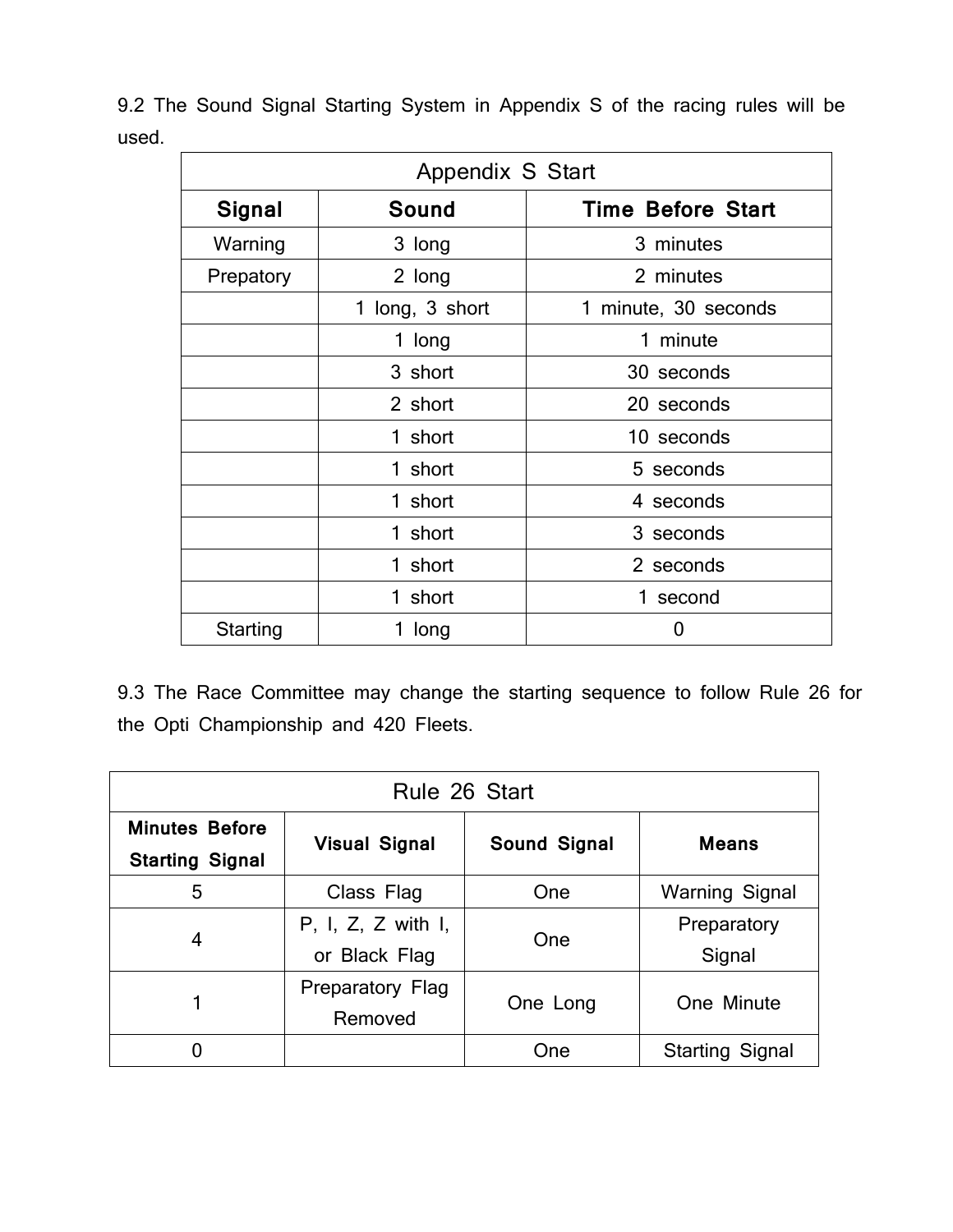# 10. CHANGE TO THE NEXT LEG OF THE COURSE

To change the next leg of the course, the Race Committee will move the original mark (or the finishing line) to the new position. The change will be signaled before the leading boat has begun the leg, although the mark (or finishing line) may not yet be in position in accordance with rule 33.

## 11. THE FINISH

11.1 The finishing line will be between a mark and an orange flag on the Race Committee boat.

11.2 Competitors are reminded that rule 24.1 prohibits a boat that has finished from interfering with boats still racing.

## 12. TIME LIMIT

12.1 If no boat has passed the first mark within thirty (30) minutes, the race will be abandoned.

12.2 The time limit will be ninety (90) minutes for the first boat to finish. Boats failing to finish within thirty (30) minutes after the first boat sails the course and finishes will be scored Time Limit Expired (TLE) which is the position of the last boat to finish plus one. This changes rules 35, 63.1 and A5.

# 13. PROTESTS AND REQUESTS TO REDRESS

Protests shall be delivered to a member of the Race Committee within 30 minutes after the Race Committee Boat docks on the Stone Horse dock. Hearings will be held as soon as practicable after racing each day.

## 14. SCORING

14.1 SHYC will hold Monthly Series for each of July and August, a Season Series including both July and August, and a Day Series for each of July 4th and Labor Day. To qualify for inclusion in the 4th of July or Labor Day series, a boat must start one of the Series races held. Any races scored DNS (did not start) will be scored points for the finishing place of one more than the number of boats that started the race.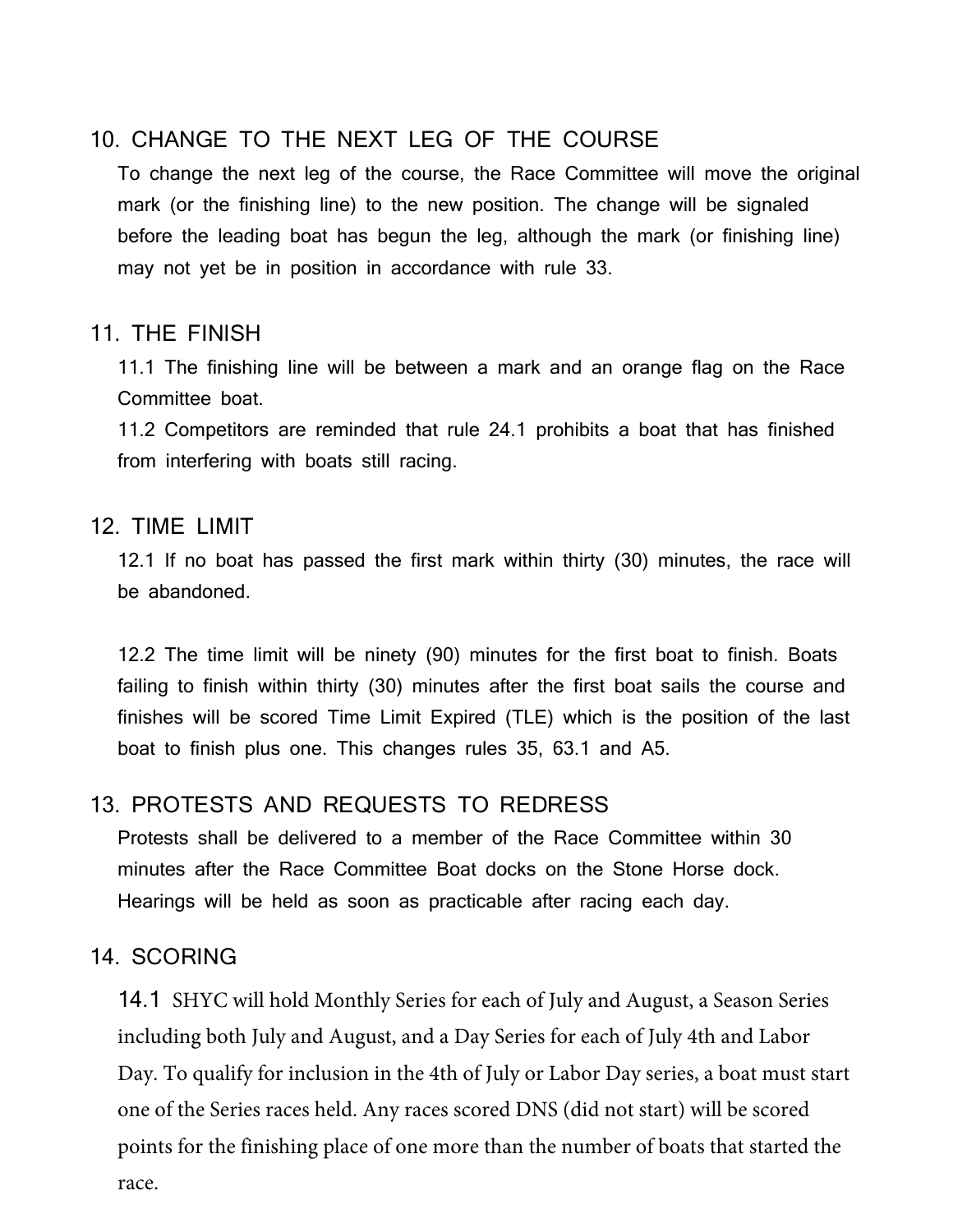In the case of the Day Series, a DNS will be scored points for the finishing place of one more than the number of boats that completed the Series. To qualify for inclusion in the July Series, August Series, or Season Series a competitor must start at least 66% of the races held in that Series.

14.2 The Low Point Scoring System of Appendix A will apply, with the following modification. If a competitor competes in more than 66% of the races in a Monthly Series consisting of 3 weekend series or a Season Series consisting of 6 or 7 weekend series, the total score will be determined by the composite of the best finishes of the races included in that 66%. If a competitor competes in more than 75% of the races in a Monthly Series consisting of 4 weekend series or a Season Series consisting of 8 or more weekend series, the total score will be determined by the composite of the best finishes of the races included in that 75%. All other races in which the competitor competed will be "thrown out" and disregarded in scoring, except if required to break a tie as described below.

14.3 All ties will be broken in accordance with Appendix A part A8 of RRS *2021-2024*. If this fails to break a tie of a Monthly Series or the Season Series, ties will be broken by comparing the subsequent next best finishes from any remaining "thrown out" Series races in which the competitor competed.

14.4 A minimum of one race constitutes a Daily Series.

14.5 For the 420 Fleet scoring for July Series, August Series, and Season Series: skipper and crew combinations are to register with the Race Committee prior to the Series beginning ("Registered Skipper" and "Registered Crew"). If a Registered Skipper changes his/her crew from the Registered Crew, the boat's score will continue to be scored as the Skipper's boat for the series. If a Registered Crew changes his/her skipper, the boat will be entered as a new boat into the Series (unless the new skipper is already a separately Registered Skipper).